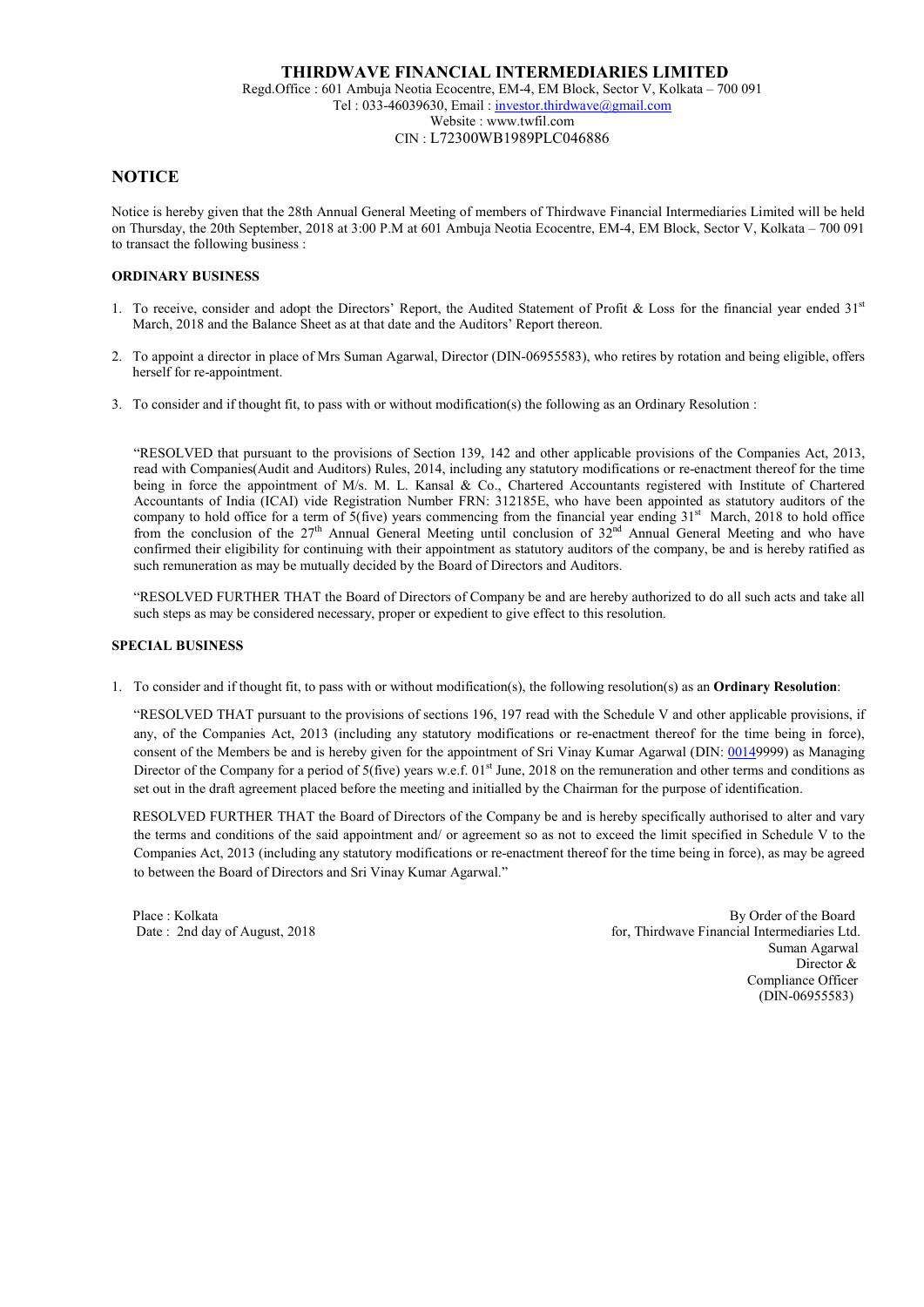#### NOTES :

- 1. A Member entitled to attend and vote at the above meeting is entitled to appoint a proxy to attend and vote instead of himself and a proxy need not be a Member. Proxies, in order to be valid must be received by the company not less than 48 hours before the meeting. A person can act as a proxy on behalf of Members not exceeding fifty (50) and holding in the aggregate not more than 10% of the total share capital of the Company. A Member holding more than 10% of the total share capital of the Company carrying voting rights may appoint a single person as proxy and such person shall not act as a proxy for any other person or shareholder.
- 2. The Register of Members and share Transfer Books of the Company will remain closed from 14th September 2018 to 20th September 2018 (both days inclusive) for AGM.
- 3. Shareholders desiring any information as regards the Accounts are requested to write to the Company at an early date so as to enable the Management to keep the information ready.
- 4. Members, who hold the shares in de-materialized form, are requested to bring their client ID and DP ID Nos. for easier identification of attendance at the meeting.
- 5. Members who hold shares in physical form are requested to notify any change in their address to the Registrar and Share Transfer Agents of the Company and always quote their Folio Number in all correspondence with the Company.
- 6. Members/Proxies should bring the Attendance Slip duly filled in for attending the meeting.
- 7. Corporate Members intending to send their authorized representative are requested to send a duly certified copy of the Board Resolution authorizing their representatives to attend and vote at the Annual General Meeting.

#### 8. VOTING THROUGH ELECTRONIC MEANS

- I. In compliance with provisions of Section 108 of the Companies Act, 2013, Rule 20 of the Companies (Management and Administration) Rules, 2014 as amended by the Companies (Management and Administration) Amendment Rules, 2015 and Regulation 44 of the SEBI (Listing Obligation & Disclosure Requirements), Regulations, 2015, the Company is pleased to provide members facility to exercise their right to vote on resolutions proposed to be considered at the Annual General Meeting (AGM) by electronic means and the business may be transacted through e-Voting Services. The facility of casting the votes by the members using an electronic voting system from a place other than venue of the AGM ("remote e-voting") will be provided by Central Depository Services (India) Limited (CDSL).
- II. The facility for voting through ballot paper shall be made available at the AGM and the members attending the meeting who have not cast their vote by remote e-voting shall be able to exercise their right at the meeting through ballot paper. The members who have cast their vote by remote e-voting prior to the AGM may also attend the AGM but shall not be entitled to cast their vote again.

#### III. The process and manner for remote e-voting are as under:

- (i) The remote e-voting period commences on  $17<sup>th</sup>$  September 2018 (10:00 am) and ends on  $19<sup>th</sup>$  September 2018 (5:00 pm). During this period members' of the Company, holding shares either in physical form as on the cut-off date of  $13<sup>th</sup>$ September 2018 and in dematerialized form, as on the cut-off date of 13th September 2018, may cast their vote by remote evoting. The remote e-voting module shall be disabled by CDSL for voting thereafter. Once the vote on a resolution is cast by the member, the member shall not be allowed to change it subsequently.
- (ii) The shareholders should log on to the e-voting website www.evotingindia.com during the voting period
- (iii) Click on "Shareholders" tab.
- (iv) Now Enter your User ID
	- a. For CDSL: 16 digits beneficiary ID,
	- b. For NSDL: 8 Character DP ID followed by 8 Digits Client ID,
	- c. Members holding shares in Physical Form should enter Folio Number registered with the Company, excluding the special characters.
- (v) Next enter the Image Verification as displayed and Click on Login.
- (vi) If you are holding shares in demat form and had logged on to www.evotingindia.com and voted on an earlier voting of any company, then your existing password is to be used.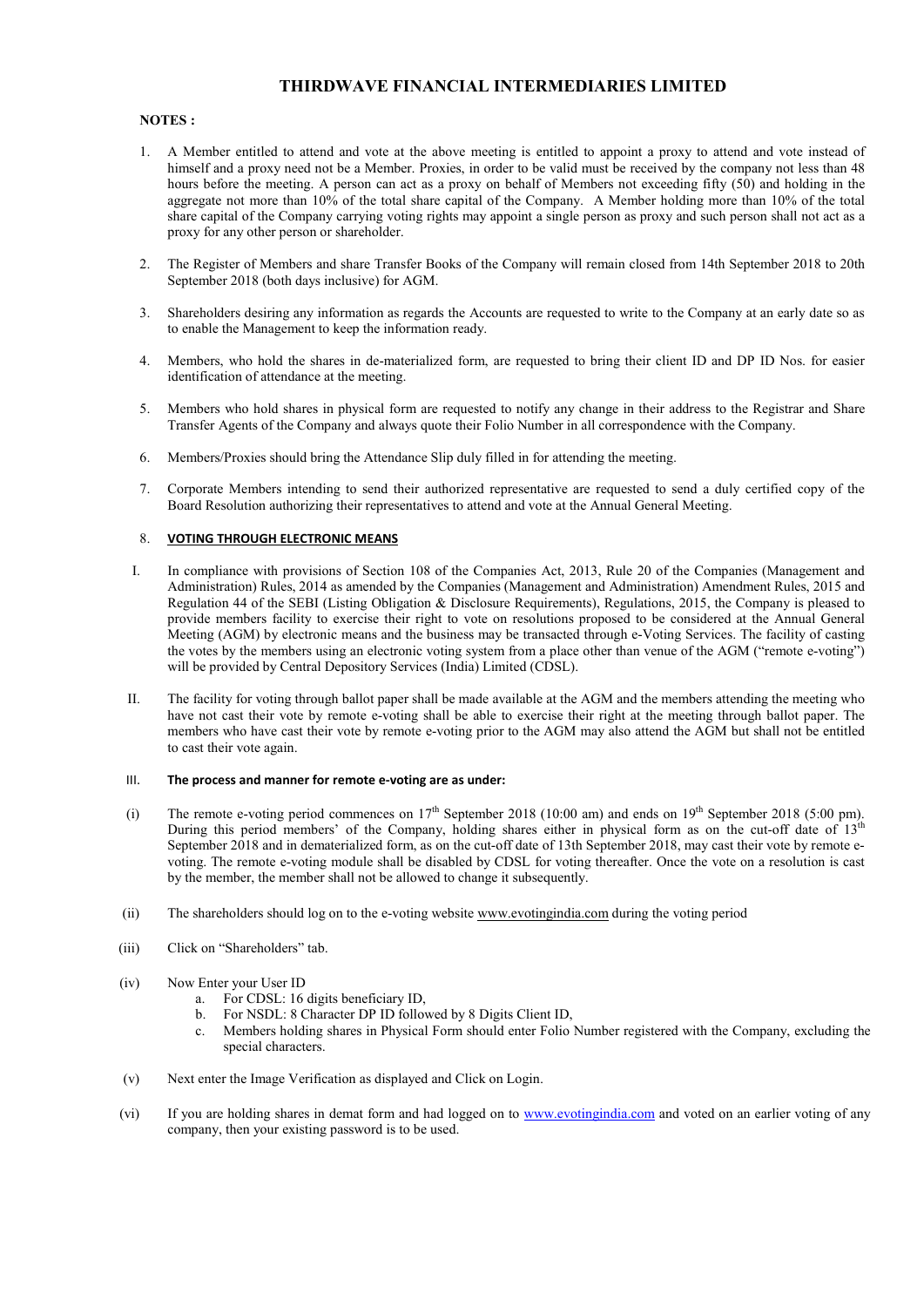| (VII)<br>If you are a first three user follow the steps given below. |                                                                                                                                                                                                                                                                                                                                                                                                                                                                                                                                                                                                                                                   |  |  |  |
|----------------------------------------------------------------------|---------------------------------------------------------------------------------------------------------------------------------------------------------------------------------------------------------------------------------------------------------------------------------------------------------------------------------------------------------------------------------------------------------------------------------------------------------------------------------------------------------------------------------------------------------------------------------------------------------------------------------------------------|--|--|--|
|                                                                      | For Members holding shares in Demat Form and Physical Form                                                                                                                                                                                                                                                                                                                                                                                                                                                                                                                                                                                        |  |  |  |
| PAN                                                                  | Enter your 10 digit alpha-numeric PAN issued by Income Tax Department (Applicable for<br>both demat shareholders as well as physical shareholders)<br>Members who have not updated their PAN with the Company/Depository Participant are<br>requested to use the first two letters of their name and the 8 digits of the sequence number in the<br>PAN field.<br>In case the sequence number is less than 8 digits enter the applicable number of 0's before the<br>٠<br>number after the first two characters of the name in CAPITAL letters. Eg. If your name is<br>Ramesh Kumar with sequence number 1 then enter RA00000001 in the PAN field. |  |  |  |
| DOB                                                                  | Enter the Date of Birth as recorded in your demat account with the depository or in the company<br>records for your folio in dd/mm/yyyy format                                                                                                                                                                                                                                                                                                                                                                                                                                                                                                    |  |  |  |
| Bank<br>Account<br>Number<br>(DBD)                                   | Enter the Bank Account Number as recorded in your demat account with the depository or<br>in the company records for your folio.<br>Please Enter the DOB or Bank Account Number in order to Login.<br>٠<br>If both the details are not recorded with the depository or company then please enter the member-<br>٠<br>id / folio number in the Bank Account Number details field as mentioned in above instruction (iv                                                                                                                                                                                                                             |  |  |  |

(vii) If you are a first time user follow the steps given below:

- (viii) After entering these details appropriately, click on "SUBMIT" tab.
- (ix) Members holding shares in physical form will then directly reach the Company selection screen. However, members holding shares in demat form will now reach 'Password Creation' menu wherein they are required to mandatorily enter their login password in the new password field. Kindly note that this password is to be also used by the demat holders for voting for resolutions of any other company on which they are eligible to vote, provided that company opts for e-voting through CDSL platform. It is strongly recommended not to share your password with any other person and take utmost care to keep your password confidential.
- (x) For Members holding shares in physical form, the details can be used only for e-voting on the resolutions contained in this Notice.
- (xi) Click on the EVSN for the relevant Company Name i.e. THIRDWAVE FINANCIAL INTERMEDIARIES LTD on which you choose to vote.on which you choose to vote.
- (xii) On the voting page, you will see "RESOLUTION DESCRIPTION" and against the same the option "YES/NO" for voting. Select the option YES or NO as desired. The option YES implies that you assent to the Resolution and option NO implies that you dissent to the Resolution.
- (xiii) Click on the "RESOLUTIONS FILE LINK" if you wish to view the entire Resolution details.
- (xiv) After selecting the resolution you have decided to vote on, click on "SUBMIT". A confirmation box will be displayed. If you wish to confirm your vote, click on "OK", else to change your vote, click on "CANCEL" and accordingly modify your vote.
- (xv) Once you "CONFIRM" your vote on the resolution, you will not be allowed to modify your vote.
- (xvi) You can also take out print of the voting done by you by clicking on "Click here to print" option on the Voting page.
- (xvii) If Demat account holder has forgotten the same password then Enter the User ID and the image verification code and click on Forgot Password & enter the details as prompted by the system.
- (xviii) Note for Institutional Shareholders & Custodians :
	- Institutional shareholders (i.e. other than Individuals, HUF, NRI etc.) and Custodians are required to log on to https://www.evotingindia.com and register themselves as Corporates.
	- A scanned copy of the Registration Form bearing the stamp and sign of the entity should be emailed to helpdesk.evoting@cdslindia.com.
	- After receiving the login details they have to create a compliance user which should be created using the admin login and password. The Compliance user would be able to link the account(s) for which they wish to vote on.
	- The list of accounts should be mailed to helpdesk.evoting@cdslindia.com and on approval of the accounts they would be able to cast their vote.
	- A scanned copy of the Board Resolution and Power of Attorney (POA) which they have issued in favour of the Custodian, if any, should be uploaded in PDF format in the system for the scrutinizer to verify the same.
- (xix) In case you have any queries or issues regarding e-voting, you may refer the Frequently Asked Questions ("FAQs") and evoting manual available at www.evotingindia.com under help section or write an email to helpdesk.evoting@cdslindia.com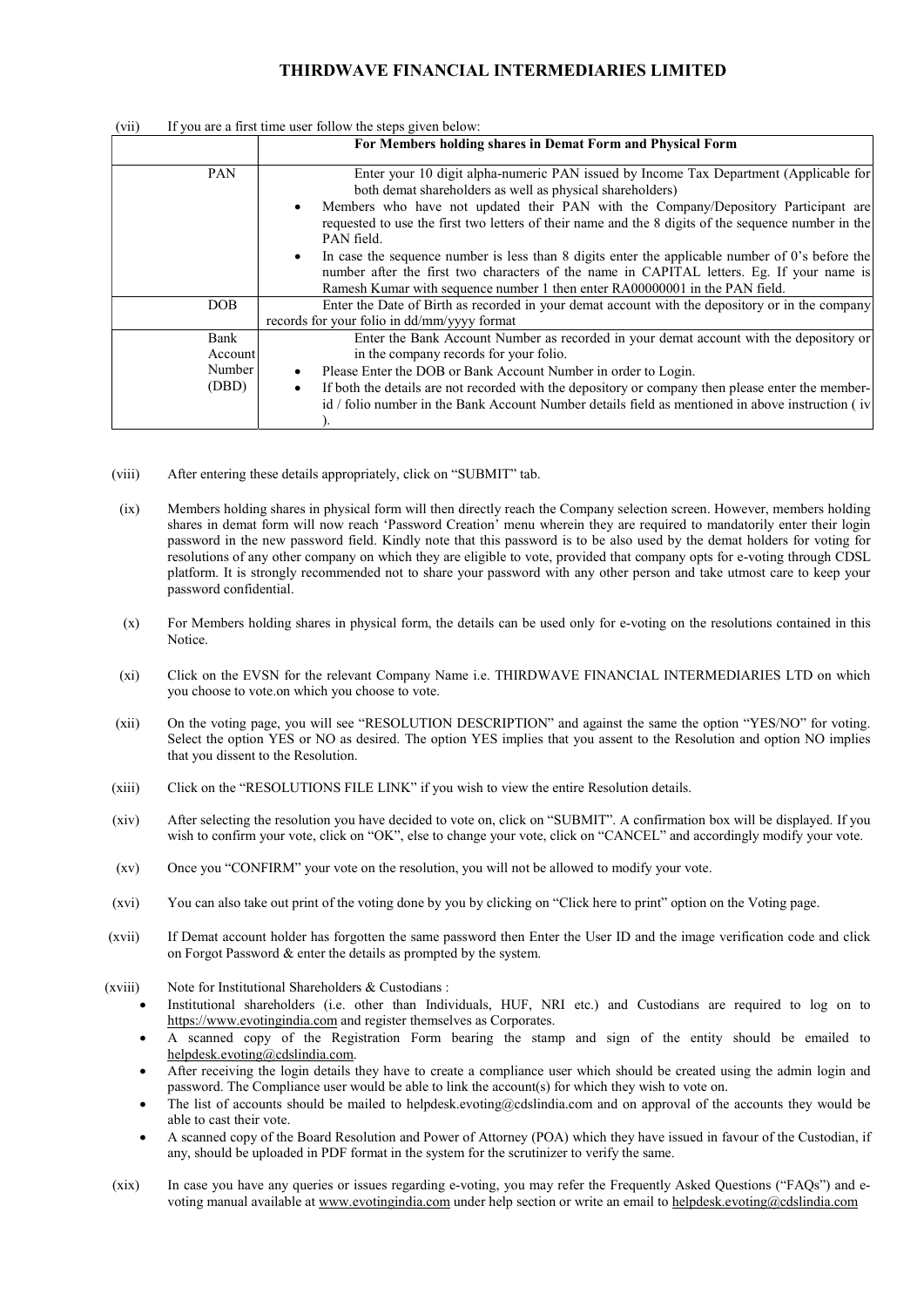- 9. Institutional Members / Bodies Corporate (i.e. other than individuals, HUF, NRI etc.) are required to send scanned copy (PDF/JPG Format) of the relevant Board Resolution / Authority letter etc. together with attested specimen signature of the duly authorized signatory(ies) who are authorized to vote through e-mail at shawmanoj2003@gmail.com with a copy marked to helpdesk.evoting@cdslindia.com on or before 19<sup>th</sup> September, 2018 upto 5:00 pm without which the vote shall not be treated as valid.
- 10. The voting rights of shareholders shall be in proportion to their shares of the paid up equity share capital of the Company as on the cut-off date of 13th September 2018.
- 11. The notice of Annual General Meeting will be sent to the members, whose names appear in the register of members / depositories as at closing hours of business, on 3rd August 2018.
- 12. The shareholders shall have one vote per equity share held by them as on the cut-off date of 13th September 2018. The facility of e-voting would be provided once for every folio / client id, irrespective of the number of joint holders.
- 13. Since the Company is required to provide members the facility to cast their vote by electronic means, shareholders of the Company, holding shares either in physical form or in dematerialized form, as on the cut-off date of 13th September 2018 and those not casting their vote electronically, may only cast their vote at the Annual General Meeting.
- 14. Notice of the AGM along with attendance slip, proxy form along with the process, instructions and the manner of conducting e-voting is being sent electronically to all the members whose e-mail IDs are registered with the Company / Depository Participant(s). For members who request for a hard copy and for those who have not registered their email address, physical copies of the same are being sent through the permitted mode.
- 15. Investors who became members of the Company subsequent to the dispatch of the Notice / Email and holds the shares as on the cut-off date i.e. 13th September 2018 are requested to send the written / email communication to the Company at investors.thirdwave@gmail.com by mentioning their Folio No. / DP ID and Client ID to obtain the Login-ID and Password for e-voting.
- 16. Manoj Prasad Shaw, Practicing Company Secretary (C P No 4194) has been appointed as the Scrutinizer to scrutinize the remote e-voting process and voting at the AGM in a fair and transparent manner. The Scrutinizer will submit, not later than 3 days of conclusion of the AGM, a consolidated Scrutinizer's Report of the total votes cast in favour or against, if any, to the Chairman of the Company or a person authorized by him in writing, who shall countersign the same and declare the result of the voting forthwith.
- 17. The Results declared along with the Scrutinizer's Report shall be placed on the Company's website www.twfil.com and on the website of CDSL. The same will be communicated to the stock exchanges where the shares of the company are listed viz. BSE Ltd, Calcutta Stock Exchange Ltd.

Place : Kolkata By Order of the Board By Order of the Board Date : 2nd day of August, 2018 **Formulate** for, Thirdwave Financial Intermediaries Ltd. Suman Agarwal Director & Compliance Officer (DIN-06955583)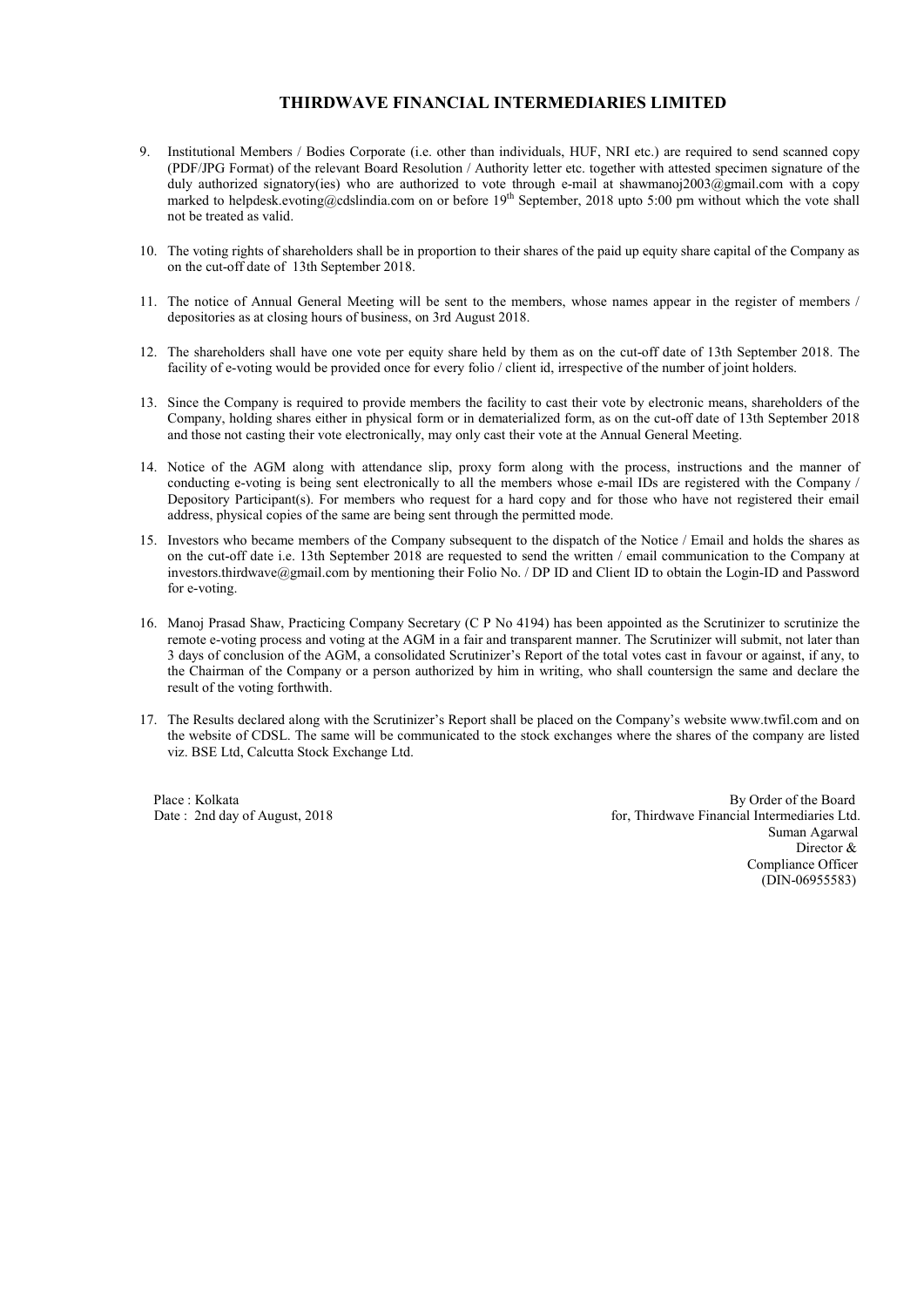#### ANNEXURE TO NOTICE:

Explanatory statement pursuant to Section 102 of the Companies Act, 2013.

#### ITEM NO. 4

Keeping in view that Sri Vinay Kumar Agarwal has rich and varied experience in the investment & finance Industry and has been involved in the operations of the Company over a long period of time; it would be in the interest of the Company to appoint Shri Vinay Kumar Agarwal as Managing Director.

Pursuant to the recommendation of the Nomination and Remuneration Committee, the Board of Directors of the Company passed a resolution on 24th May, 2018 approving appointment of Sri Vinay Kumar Agarwal, as Managing Director of the Company for a further period of 5 (Five) years with effect from 1st June, 2018 on the fresh terms and conditions. This is subject to the approval of the Shareholders at this Annual General Meeting.

This explanatory statement may also be read and treated as disclosure in compliance with the requirements of Section 190 of the Companies Act, 2013.

The details of remuneration payable to Sri Vinay Kumar Agarwal and the terms and conditions of the appointment are given below:

- I) Salary: 75,000/- (Rupees Seventy Five Thousand only) per month including perquisites and allowances and other benefits subject to periodical increments as may be approved from time to time within the limits prescribed under the Companies Act, 2013 or any statutory modification thereof.
- II) Other payments and provisions which shall not be included in the computation of the ceiling on remuneration:
	- a) Contribution to Provident Fund, Superannuation Fund or Annuity Fund to the extent these either singly or put together are not taxable under the Income Tax Act, 1961.
	- b) Gratuity payable at a rate not exceeding half a month's Salary for each completed year of Service, subject to maximum amount permissible as per the Payment of Gratuity Act, 1972.
	- c) Car: Provision of Car for use of Company's business.
	- d) Telephone: Provision of Telephone at Residence for Company's business.
- III) Reimbursement of Expenses:

Entertainment Expenses:

Reimbursement of Entertainment Expenses actually and properly incurred for the business of the Company will not be considered as perquisite.

Travelling Expenses:

Reimbursement of Travelling Expenses actually and properly incurred for the business of the Company will not be considered as perquisite.

IV) Minimum Remuneration:

The Salary, perquisites and allowances as above shall be paid to Sri Vinay Kumar Agarwal as minimum remuneration notwithstanding absence or inadequacy of profits in any financial year.

- V) The Board of Directors be and is hereby specifically authorized to alter and vary the terms and conditions of the aforesaid appointment including remuneration of Sri Vinay Kumar Agarwal so as not to exceed the limits specified in Schedule V to the Companies Act, 2013 including any statutory modification or re-enactment thereof, for the time being in force or any amendment and/or modification that may hereafter be made thereto by the Central Government in that behalf from time to time, or any amendment thereto as may be agreed to between the Board and Sri Vinay Kumar Agarwal.
- VI) Sri Vinay Kumar Agarwal agreed to devote his best attention to the business of the Company and to further safeguard the interest of the Company, including security of its trade secrets and the processes etc.

The terms and conditions of the said appointment and/or agreement may be altered or varied from time to time mutually by the Company and the Managing Director subject to the provisions of the Companies Act, 2013 or any amendment thereof and with the approval of the Shareholders and/or Central Government, whenever required.

Except Sri Vinay Kumar Agarwal & Smt Suman Agarwal, none of the Directors and Key Managerial Personnel of the Company and their relatives are concerned or interested, financially or otherwise in this resolution.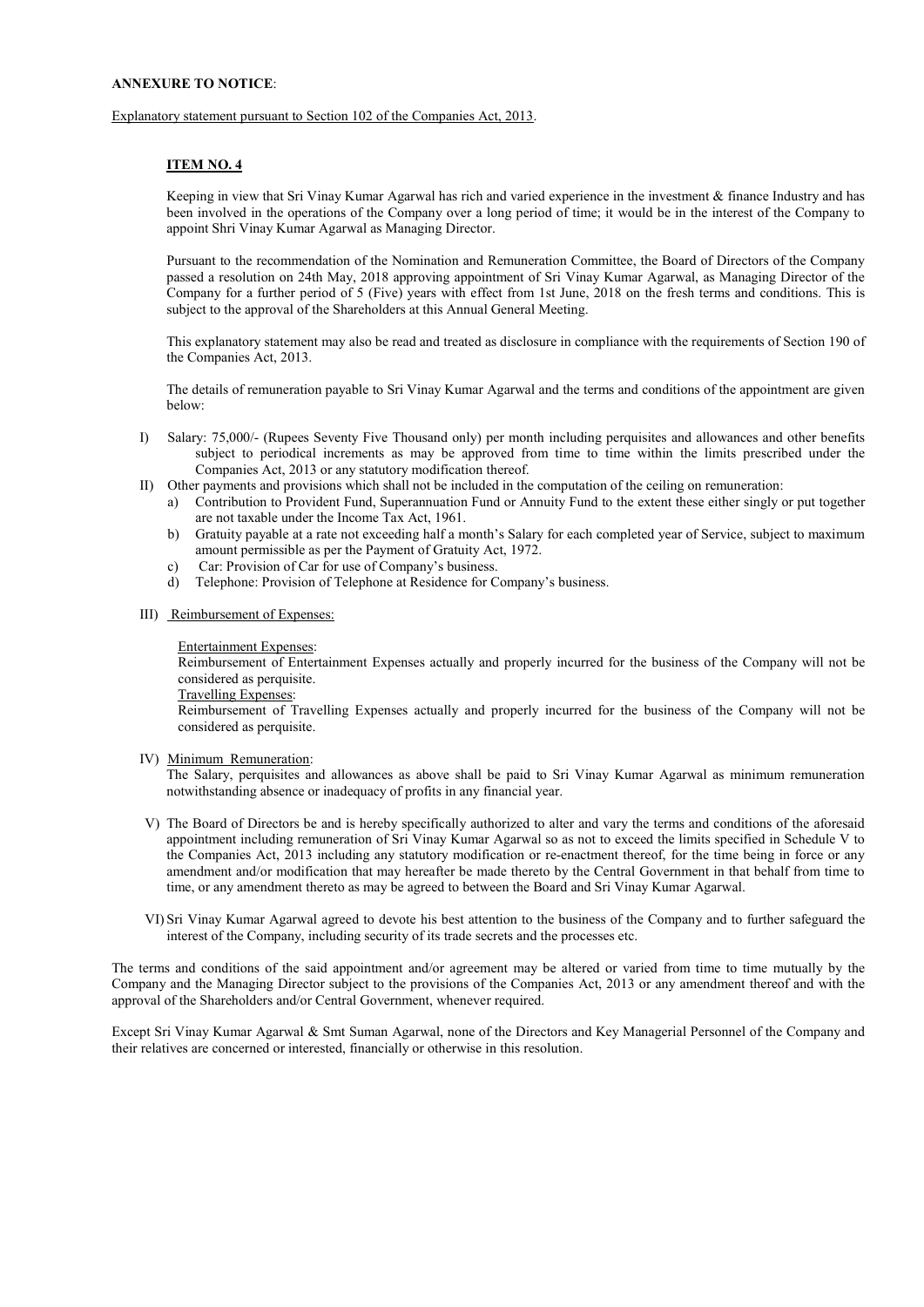Regd.Office : 601 Ambuja Neotia Ecocentre, EM-4, EM Block, Sector V, Kolkata – 700 091 Tel : 033-46039630, Email : investor.thirdwave@gmail.com Website : www.twfil.com CIN : L72300WB1989PLC046886

#### ATTENDANCE SLIP

PLEASE FILL ATTENDANCE SLIP AND HAND IT OVER AT THE ENTRANCE OF THE MEETING HALL Joint Shareholders may obtain additional slip at the venue of the meeting

Registered Folio No./DP ID/Client ID :

No. of Shares held :

I certify that I am a Member/Proxy for the Member of the Company.

I hereby record my presence at the 28th Annual General Meeting of the company held on Thursday, 20th September 2018 at 03:00 PM at 601 Ambuja Neotia Ecocentre, EM-4, EM Block, Sector V, Kolkata – 700 091

………………………………………………………………………………………………………………………………………………………………………………………

……………………………………………………………………………………………………………………………………………………………………………………………

…………………………………………………… ……………………………………………. Name of the Member/Proxy and the Member/Proxy Signature of the Member/Proxy (in BLOCK letters)

--------------------------------------------------------------- Tear Here --------------------------------------------------------------------------

### THIRDWAVE FINANCIAL INTERMEDIARIES LIMITED

Regd.Office : 601 Ambuja Neotia Ecocentre, EM-4, EM Block, Sector V, Kolkata – 700 091 Tel : 033-46039630, Email : investor.thirdwave@gmail.com Website : www.twfil.com CIN : L72300WB1989PLC046886

#### PROXY FORM

| *Applicable for Members holding shares in electronic form. |  |
|------------------------------------------------------------|--|

I/We, being the Member(s) of ……………. Shares of the above named, hereby appoint:

As my/our proxy to attend and vote (on a poll) for me/us and on my/our behalf at the 28th Annual General Meeting of the company held on Thursday, 20th September 2018 at 03:00 PM at 601 Ambuja Neotia Ecocentre, EM-4, EM Block, Sector V, Kolkata – 700 091 and at any adjournment thereof in respect of such resolutions as indicated below :-

#### ORDINARY BUSINESS

Adoption of Statement of Profit & Loss, Balance sheet, Report of Directors and Auditors for the year ended March 31, 2018. Re-appointment of Mrs. Suman Agarwal as director of the company Ratify appointment of M/s M L Kansal & Co, Chartered Accountants as Statutory Auditors Ratify appointment of Vinay Kumar Agarwal as Managing Director of the Company

……………………………....day of …………………………..2018